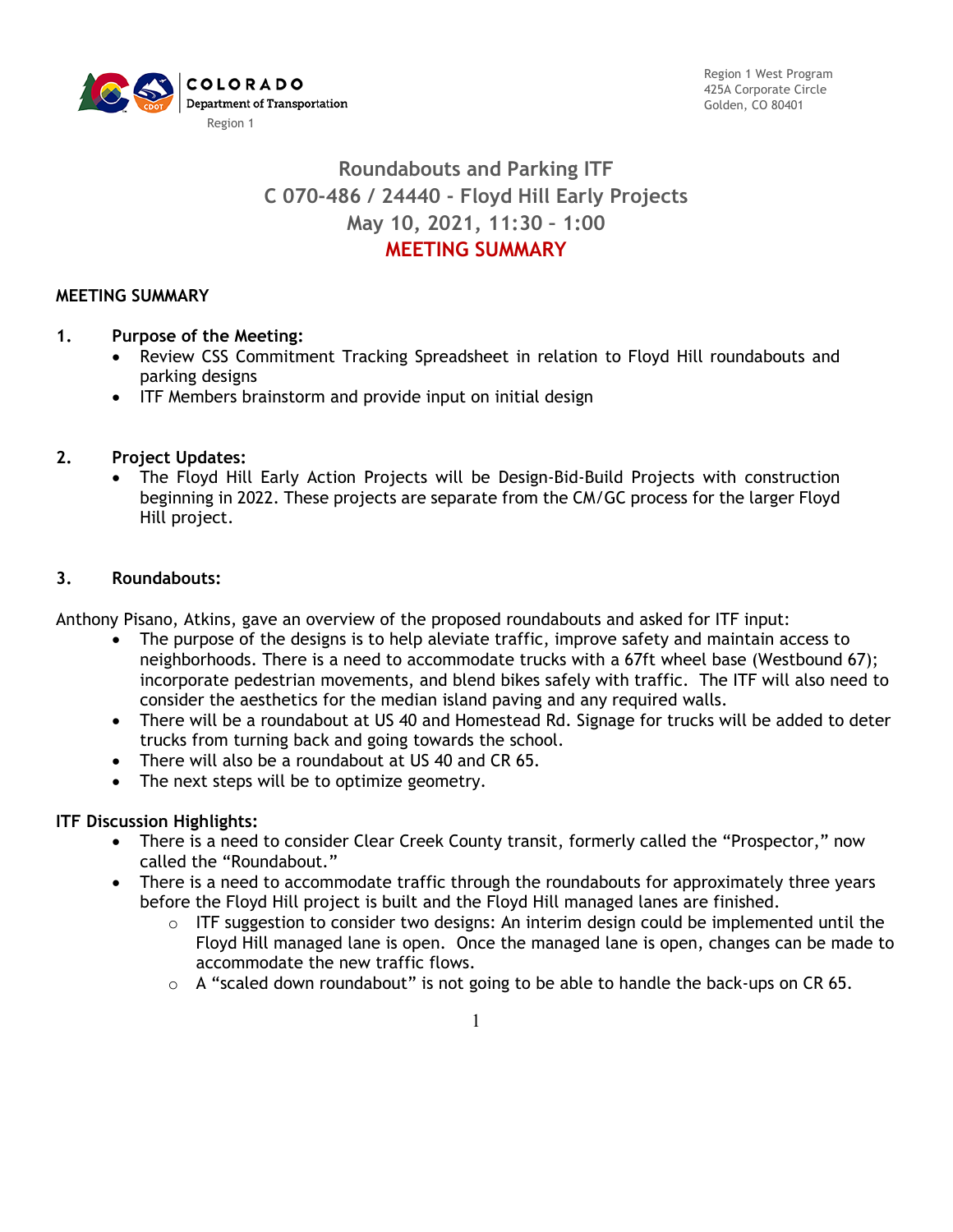- Roundabouts must consider neighborhood accommodations. There is a need for a left turn lane on Westbound US 40 for access to the Floyd Hill neighborhood at Homestead Rd.
- Westbound 67 Trucks must be accommodated as well. This will be done by installing a truck apron.
- Roundabout at CR 65 and US 40
	- o There is a desire to keep regional traffic on a regional road to allow traffic on US 40 to bypass the roundabout if most are going straight and only a small portion of traffic is routing to CR 65.
		- Consider making Westbound US 40 two lanes through the roundabout with both a two-lane entrance and exit. Traffic from CR 65 making a left could use the inside lane while through traffic on US 40 would stay in the outside lane. This could cause the ramp traffic to back up onto I-70, further discouraging traffic from using this area as a by-pass or access for gaming. Gaming traffic would exit I-70 at US 6.
	- o **ITF Question:** How do we handle the Eastbound to Southbound there is a need to determine this traffic movement to keep that left turn from blocking everyone. Consider striping in a Southbound left turn lane onto Eastbound I-70 on the CR 65 bridge.
	- o There is a lot of bicycle traffic in this area:
		- Bicycles will need to merge over to the far right side of the roundabout. When bicyles or walkers approach a roundabout, it is chaotic. Bicyles need to get off at CR 65, and go near high school. The best practice for cyclists is to stay in the center of the lane, and as they exit, they move to the right side. There is a lot of cycling traffic on US 40 and they stay on 40. They will go around and straight through the roundabout.
		- One option could be to look at the emergency access on the Southside of the road. There is a trail on the high school property. This could get the cyclists what they need and the emergency access for the Floyd Hill neighborhood.
		- **ACTION:** Look into high school trail options. Would earthwork be needed?
			- Is there an existing easement in Jeffco?
				- o **Steve Durian: Check in with Yelena Onnen and Real Estate**
				- o **Mitch Houston: Will send the path of the planned trail to CDOT.**
		- There could be some safety issues with students since they run across the bridge and head into Open Space park to the left. It might be safer if they stayed on the Southside of I-70.
		- Suggestion to avoid "clutter" in the center of roundabouts (i.e. statues and/or brush). Cyclists need to be able to look across roundabout to anticipate what's on the other side to avoid collisions.
		- Use slanted (i.e. mountable) curbs on the interior of roundabout to assist with cycling safety.
	- o US 40/Homestead Roundabout
		- Currently, Homestead northbound is overwhelmed by vehicles coming from/going to gaming areas and people getting off for Evergreen. There is a need to provide a bypass lane and create a merge further to the east.
		- Consider making Westbound US 40 two lanes through the roundabout with a twolane entrance and one lane exit. Maintain two lanes in the roundabout to the Westbound I-70 entrance ramp. Westbound I-70 traffic in the outside lane would exit onto the single lane Westbound I-70 lane or continue around the roundabout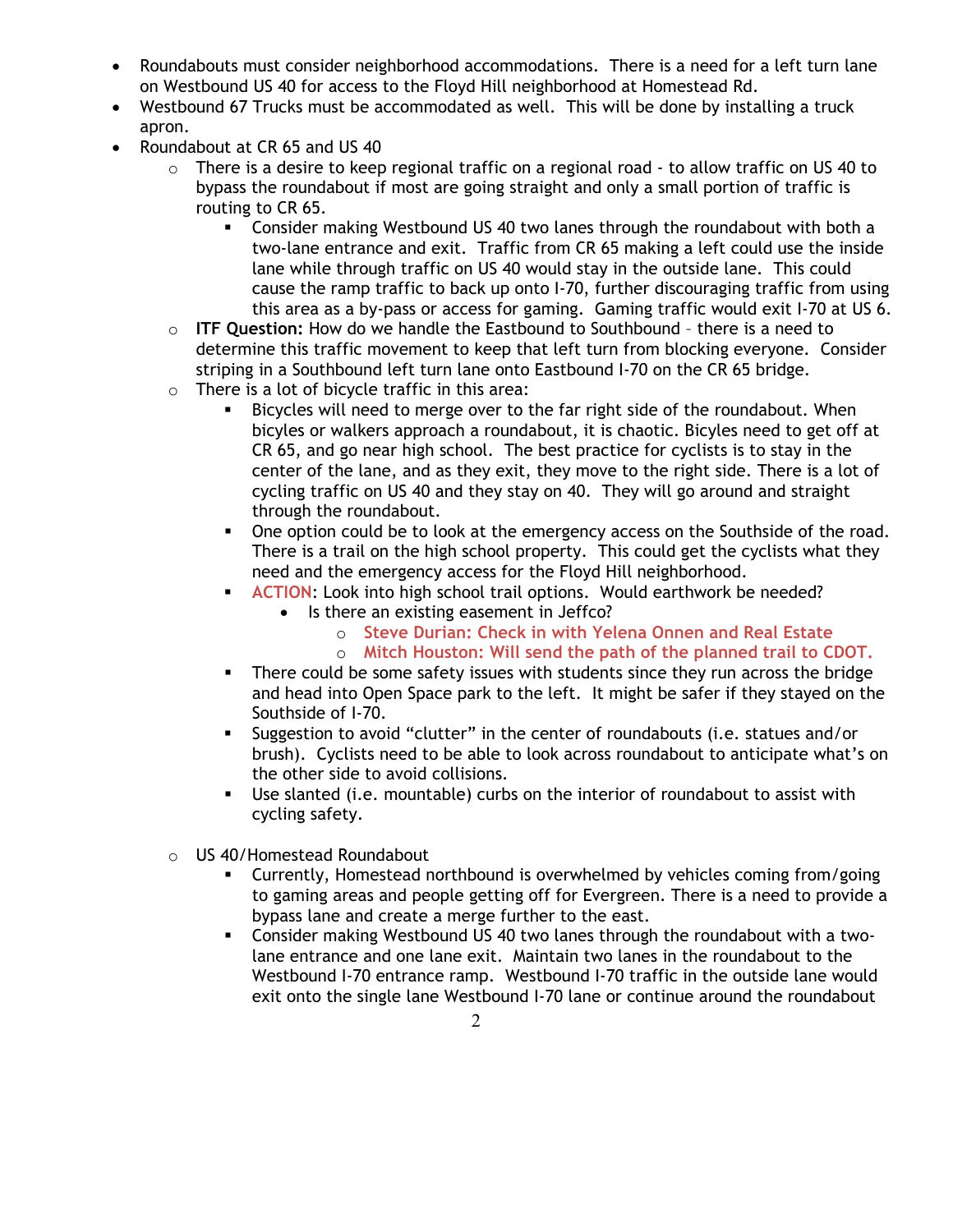and be forced to use the Westbound I-70 entrance ramp. Traffic on the inside lane would continue around the roundabout to Southbound Homestead Rd.

- Use signage similar to Jeffco's to educate drivers: "Bicyclists can use full lanes and give 3 feet to pass." Drivers need to know that cyclists have a right to the road and will be in the center of the lanes. Cars will be looking to the left, not looking for people ahead and to the right.
- o Truck signage: Multiple times per year, trucks get lost on school grounds. The current design does not allow trucks to exit. It is very disruptive for trucks to get stuck on school grounds.
	- Need a sign that is effective and communicates to drivers that there is NO ACCESS to Evergreen if they turn right.
	- CMCA Question: Where are the trucks coming from?
		- Need to be careful of having too much signage, it becomes busy and overloaded. It is essential that signage is poignant and to the point. Need a lot of clarity around what trucks should/should not do.
		- Assuming that most of the trucks are not local need to push them back to the interstate.
	- **The incident management plan and ConOps will be critical especially when** considering winter closures. Emergencies and re-routing are what need to be considered in the design. Everyday operations are fine; the concern is when US 6 is closed or there is a detour, or when there are Floyd Hill closures with sun glare. There are the times when we need to ensure trucks are going in the right directions.
	- As trucks come into the roundabout at Homestead, there are a lot of times that trucks will wait for opportunity to take up both lanes.
- o When going south on Homestead, there needs to be signage that they are being redirected back toward I-70.
- $\circ$  The roundabout will have raised islands with cement; this could be an issue for larger vehicles?
	- The roundabouts will use truck aprons and mountable curbs to accommodate larger vehicles.
- o **ACTION**: Atkins will run templates to provide all the various movements.

# **4. Parking Lots**

There is an existing paved lot by Homestead Road used by the Floyd Hill neighborhood. There was an ITF discussion on potential parking lot improvements:

- This parking lot could provide a loading truck ramp area across the bridge and to the west.
- The west side of the lot could be an area where a truck can turn around (would need approx 75 feet long and 24 ft wide). This area could accommodate moving vans, trucks turning around, accommodation for school kids and buses, and Clear Creek County Prospector (transit).
- CMCA supports this idea. Truckers that are going in the wrong direction could safely turn around.
- Residents also use the current lot frequently. This lot would need to be wide enough for vehicles sitting there as well as a pass-thru lane, approx. 24 feet.
- Consider a microtransit stop or EV parking. Clear Creek County transit and a passenger bus stop.
- ITF members would be very supportive of changes to this lot. It could serve cyclists and the community (i.e. airport shuttles, pizza deliveries, parking for 2WD vehicles in snowstorms). There is an interest in formalizing this lot.